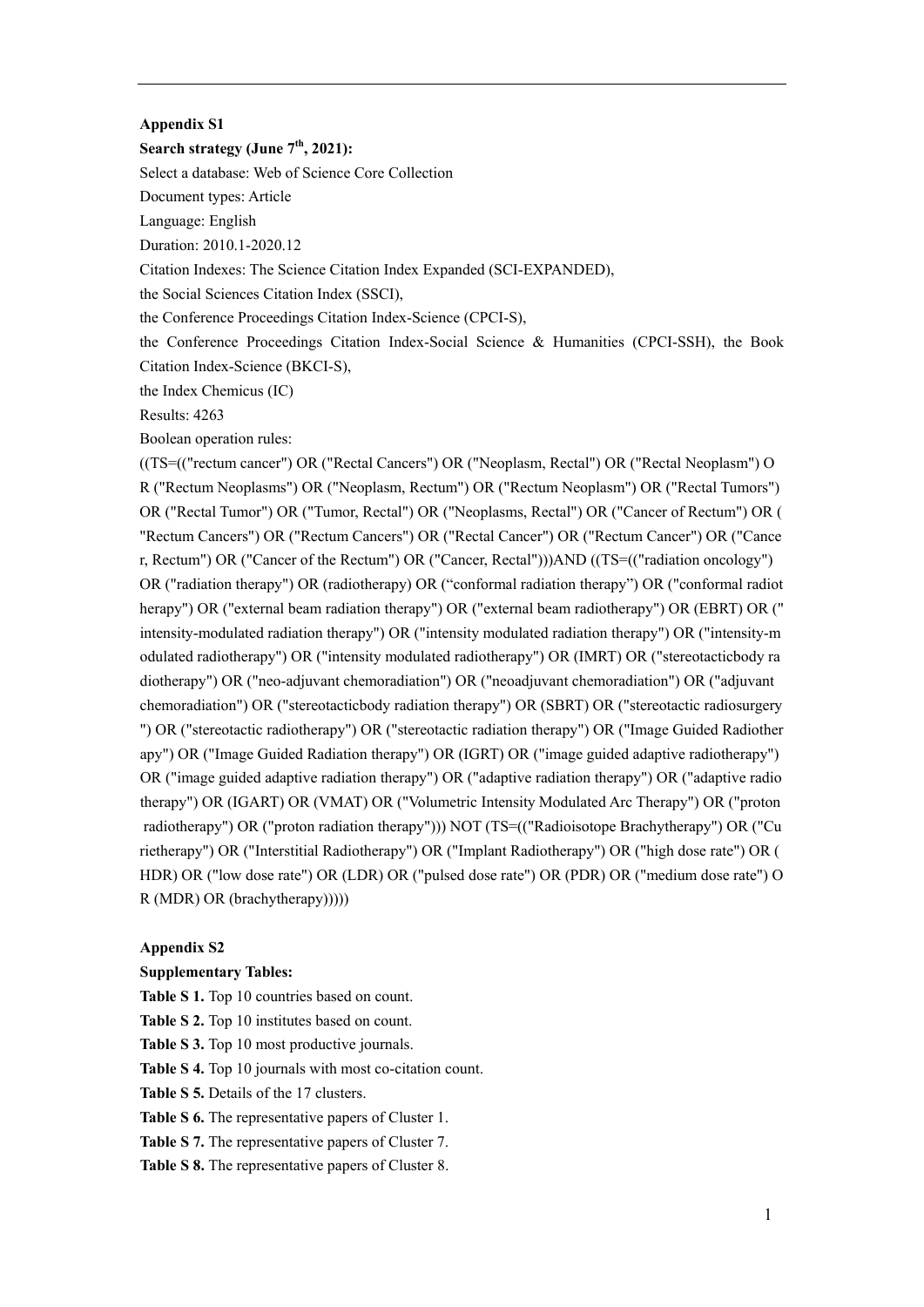**Table S 9.** The representative papers of Cluster 17. **Table S 10.** Top103 References with the Strongest Citation Bursts.

| Ran | Count | Centrality | Country            |  |
|-----|-------|------------|--------------------|--|
| k   |       |            |                    |  |
| 1   | 888   | 0          | <b>USA</b>         |  |
| 2   | 590   | 0.07       | PEOPLES R CHINA    |  |
| 3   | 387   | 0          | <b>NETHERLANDS</b> |  |
| 4   | 353   | 0          | <b>SOUTH KOREA</b> |  |
| 5   | 339   | 0          | <b>ITALY</b>       |  |
| 6   | 294   | $\Omega$   | <b>JAPAN</b>       |  |
| 7   | 292   | 0.35       | <b>ENGLAND</b>     |  |
| 8   | 268   | 0          | <b>GERMANY</b>     |  |
| 9   | 213   | 0          | <b>FRANCE</b>      |  |
| 10  | 179   | 0.15       | <b>SPAIN</b>       |  |

**Table S 1.** Top 10 countries based on count.

**Table S 2.** Top 10 institutes based on count.

| Ran | Count | Central | Institutes                   |
|-----|-------|---------|------------------------------|
| k   |       | ity     |                              |
| 1   | 114   | 0.06    | <b>LEIDEN UNIVERSITY</b>     |
| 2   | 96    | 0.09    | <b>MAASTRICHT UNIVERSITY</b> |
| 3   | 95    | 0.00    | <b>FUDAN UNIVERSITY</b>      |
|     | 94    | 0.03    | <b>MEMORIAL</b>              |
| 4   |       |         | <b>SLOAN-KETTERING</b>       |
|     |       |         | <b>CANCER CENTER</b>         |
|     | 92    | 0.32    | UNIVERSITY TEXAS MD          |
| 5   |       |         | <b>ANDERSON CANCER</b>       |
|     |       |         | <b>CENTER</b>                |
| 6   | 86    | 0.25    | <b>NATIONAL CANCER</b>       |
|     |       |         | <b>CENTER</b>                |
| 7   | 83    | 0.03    | SUN YAT-SEN UNIVERSITY       |
| 8   | 71    | 0.28    | CATHARINA HOSPITAL           |
| 9   | 69    | 0.11    | KAROLINSKA INSTITUTION       |
| 10  | 69    | 0.03    | YONSEI UNIVERSITY            |

**Table S 3.** Top 10 most productive journals

| Ran | Journals                      | Count | $%$ of |              |  |
|-----|-------------------------------|-------|--------|--------------|--|
|     |                               |       | 4,263  | (2020)<br>ΙF |  |
|     | DISEASES OF THE COLON RECTUM  | 195   | 4.575  | 3.99         |  |
|     | COLORECTAL DISEASE            | 183   | 4.293  | 2.765        |  |
| 3   | INTERNATIONAL JOURNAL<br>– OF |       | 3.660  |              |  |
|     | RADIATION ONCOLOGY BIOLOGY    | 156   |        | 5.856        |  |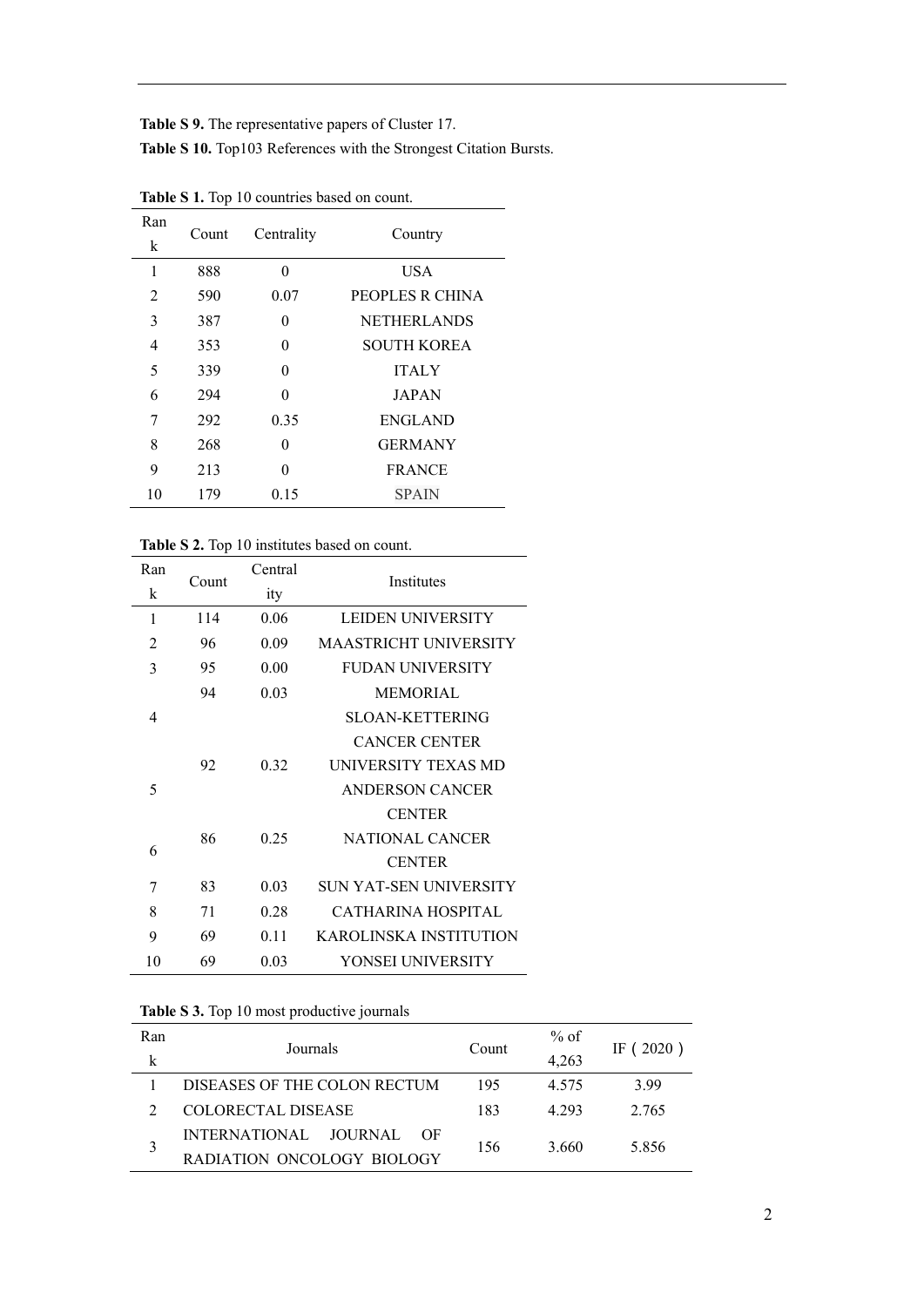|                | <b>PHYSICS</b>                                                     |     |       |        |
|----------------|--------------------------------------------------------------------|-----|-------|--------|
| $\overline{4}$ | <b>INTERNATIONAL</b><br>JOURNAL<br>OF<br><b>COLORECTAL DISEASE</b> | 132 | 3.097 | 2.108  |
| 5              | RADIOTHERAPY AND ONCOLOGY                                          | 124 | 2.909 | 4.855  |
| 6              | ΟF<br><b>SURGICAL</b><br><b>ANNALS</b><br>ONCOLOGY                 | 123 | 2.886 | 4.0608 |
| 7              | <b>EJSO</b>                                                        | 99  | 2.323 | 3.956  |
| 8              | RADIATION ONCOLOGY                                                 | 99  | 2.323 | 2.817  |
| 9              | <b>BMC CANCER</b>                                                  | 81  | 1.901 | 3.15   |
| 10             | ONCOTARGET                                                         | 69  | 1.619 |        |

**Table S 4.** Top 10 journals with most co-citation count.

| Ran            | Cou      | Centrality | Cited Journals<br>IF                 |         |
|----------------|----------|------------|--------------------------------------|---------|
| k              | nt       |            |                                      |         |
|                | 277      | 0.77       | JOURNAL OF CLINICAL ONCOLOGY 32.9557 |         |
| 1              | 5        |            |                                      |         |
|                | 227      | 0.65       |                                      |         |
| $\overline{2}$ | 7        |            | DISEASES OF THE COLON RECTUM         | 3.9909  |
| $\overline{3}$ | 219      | 0.95       | NEW ENGLAND JOURNAL OF               |         |
|                | 6        |            | <b>MEDICINE</b>                      |         |
|                | 214      | 0.6        | INTERNATIONAL JOURNAL OF             |         |
| $\overline{4}$ | $\theta$ |            | <b>RADIATION</b>                     | 33.7515 |
|                | 211      | 0.27       | <b>ANNALS OF SURGERY</b>             |         |
| 5<br>$\theta$  |          |            |                                      | 10.1296 |
|                | 182      | $\theta$   | ANNALS OF SURGICAL ONCOLOGY          |         |
| 6              | 7        |            |                                      | 4.0608  |
|                | 182      | 0.08       | <b>BRITISH JOURNAL OF SURGERY</b>    |         |
| 7              | 5        |            |                                      | 74.6982 |
|                | 166      | 0.04       | <b>LANCET ONCOLOGY</b>               |         |
| 8              | 5        |            |                                      | 5.8593  |
|                | 143      | 0.04       | <b>LANCET</b>                        |         |
| 9              | 9        |            |                                      | 5.6759  |
|                | 142      | 0.04       | <b>COLORECTAL DISEASE</b>            |         |
| 10             | 3        |            |                                      | 2.7688  |

Table S 5. Details of the 17 clusters. (cluster summary of clusters)

| Cluster<br>ID | <b>Size</b> | Silhouett<br>e | Mean(Year) | Label (LLR) $(4-5 \uparrow)$                                                                                                                        |
|---------------|-------------|----------------|------------|-----------------------------------------------------------------------------------------------------------------------------------------------------|
|               | 34          | 0.947          | 2009       | conjoint analysis $(9.31, 0.005)$ ; late effects $(9.31, 0.005)$ ; randomized<br>trials $(6.28, 0.05)$ ; delineation atlas $(4.65, 0.05)$           |
|               | 29          |                | 2015       | organ preservation $(13.29, 0.001)$ ; radiomics $(13.29, 0.001)$ ; watch<br>and wait $(13.12, 0.001)$ ; magnetic resonance imaging $(10.11, 0.005)$ |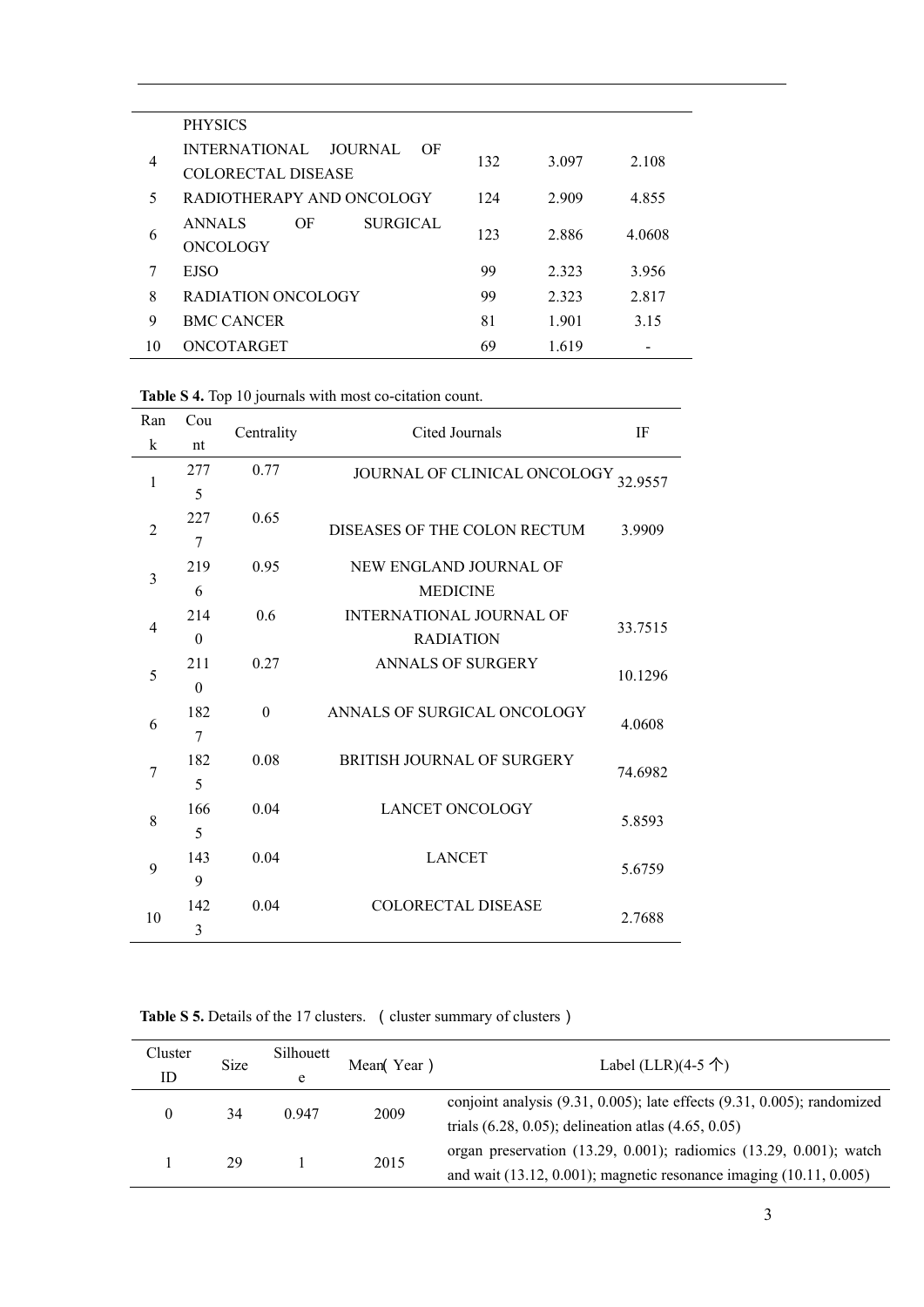| $\mathfrak{2}$   | 25           | 0.979        | 2008 | f-18-fdg parametric image $(6.79, 0.01)$ ; dual-time f-18-fdg pet $(6.79, 0.01)$<br>$(0.01)$ ; gross target volume $(6.79, 0.01)$ ; diffusion-weighted mri $(6.79, 0.01)$<br>0.01);                  |
|------------------|--------------|--------------|------|------------------------------------------------------------------------------------------------------------------------------------------------------------------------------------------------------|
| 3                | 25           | 0.909        | 2006 | preoperative chemoradiotherapy (6.92, 0.01); capecitabine (5.59,<br>0.05); tumour regression $(5.22, 0.05)$ ; zap70 $(5.22, 0.05)$                                                                   |
| $\overline{4}$   | 24           | 0.875        | 2008 | adjuvant chemotherapy $(11.36, 0.001)$ ; adenocarcinoma $(6.37, 0.05)$ ;<br>delphi method (5.84, 0.05); near-complete (5.84, 0.05)                                                                   |
| 5                | 22           | 0.921        | 2010 | prognosis (9.98, 0.005); elderly (5.14, 0.05); immunotherapy (5.14,<br>$(0.05)$ ; anal canal $(4.36, 0.05)$                                                                                          |
| 6                | 21           | $\mathbf{1}$ | 2006 | capecitabine $(10.88, 0.001)$ ; cetuximab $(5.76, 0.05)$ ; anal cancer<br>$(5.33, 0.05)$ ; radiation $(5.04, 0.05)$ ; sphincter preservation $(4.74, 0.05)$                                          |
| 7                | 16           | 0.984        | 2014 | interval (21.98, 1.0E-4); short-course radiotherapy (13.16, 0.001);<br>texture analysis (13.16, 0.001); mucinous adenocarcinoma (8.76,<br>0.005)                                                     |
| $\,8\,$          | 15           | 0.962        | 2013 | adjuvant chemotherapy (10.91, 0.001); circumferential resection<br>margin $(9.3, 0.005)$ ; MRI $(5.86, 0.05)$ ; pathologic complete response<br>(6.18, 0.05)                                         |
| $\boldsymbol{9}$ | 13           | 0.911        | 2010 | local excision (20.85, 1.0E-4); watch and wait (10.43, 0.005);<br>rectum-preserving approach (7.8, 0.01); lymphoscintigraphy (7.8,<br>$(0.01)$ ; tem surgery $(7.8, 0.01)$                           |
| 10               | 11           | $\mathbf{1}$ | 2006 | leucovorin (7.45, 0.01); post-treatment rectal cancer (6.4, 0.05);<br>minimally invasive approach (6.4, 0.05); resection margins (6.4,<br>0.05)                                                      |
| 11               | $\mathbf{9}$ | $\mathbf{1}$ | 2011 | laparoscopic surgery (18.89, 1.0E-4); laparoscopy (15.94, 1.0E-4);<br>oncological outcomes (12.57, 0.001); robotic surgical procedures<br>(12.57, 0.001)                                             |
| 12               | 7            | 0.979        | 2005 | adjuvant radiotherapy $(10.63, 0.005)$ ; disparities $(8.6, 0.005)$ ; helical<br>tomotherapy $(8.6, 0.005)$ ; simultaneous integrated boost $(8.6, 0.005)$                                           |
| 13               | 6            | $\mathbf{1}$ | 2006 | planning target volume (7.28, 0.01); tktl1 (7.28, 0.01); hypoxia (7.28,<br>0.01); rectal motion (7.28, 0.01)                                                                                         |
| 14               | 5            | 0.991        | 2005 | predictive and prognostic factor $(8.37, 0.005)$ ; bispecific antibody<br>$(8.37, 0.005)$ ; histologic regression $(8.37, 0.005)$ ; response evaluation<br>(8.37, 0.005)                             |
| 15               | 5            | 0.986        | 2010 | functional result (7.55, 0.01); second mitochondria-derived activator<br>of caspase vascular endothelial growth factor (7.55, 0.01); colorectal<br>adenocarcinoma (7.55, 0.01); helical (7.55, 0.01) |
| 17               | 3            | 0.978        | 2014 | chemoembolization $(7.11, 0.01)$ ; clinical study $(7.11, 0.01)$ ;<br>neoadjuvant chemoradiotherapy (6.07, 0.05); locally-advanced rectal<br>cancer (4.4, 0.05)                                      |

**Table S 6.** The representative papers of Cluster 1.

| Serial    |       |
|-----------|-------|
| Numbe     | Title |
| $\bullet$ |       |
|           |       |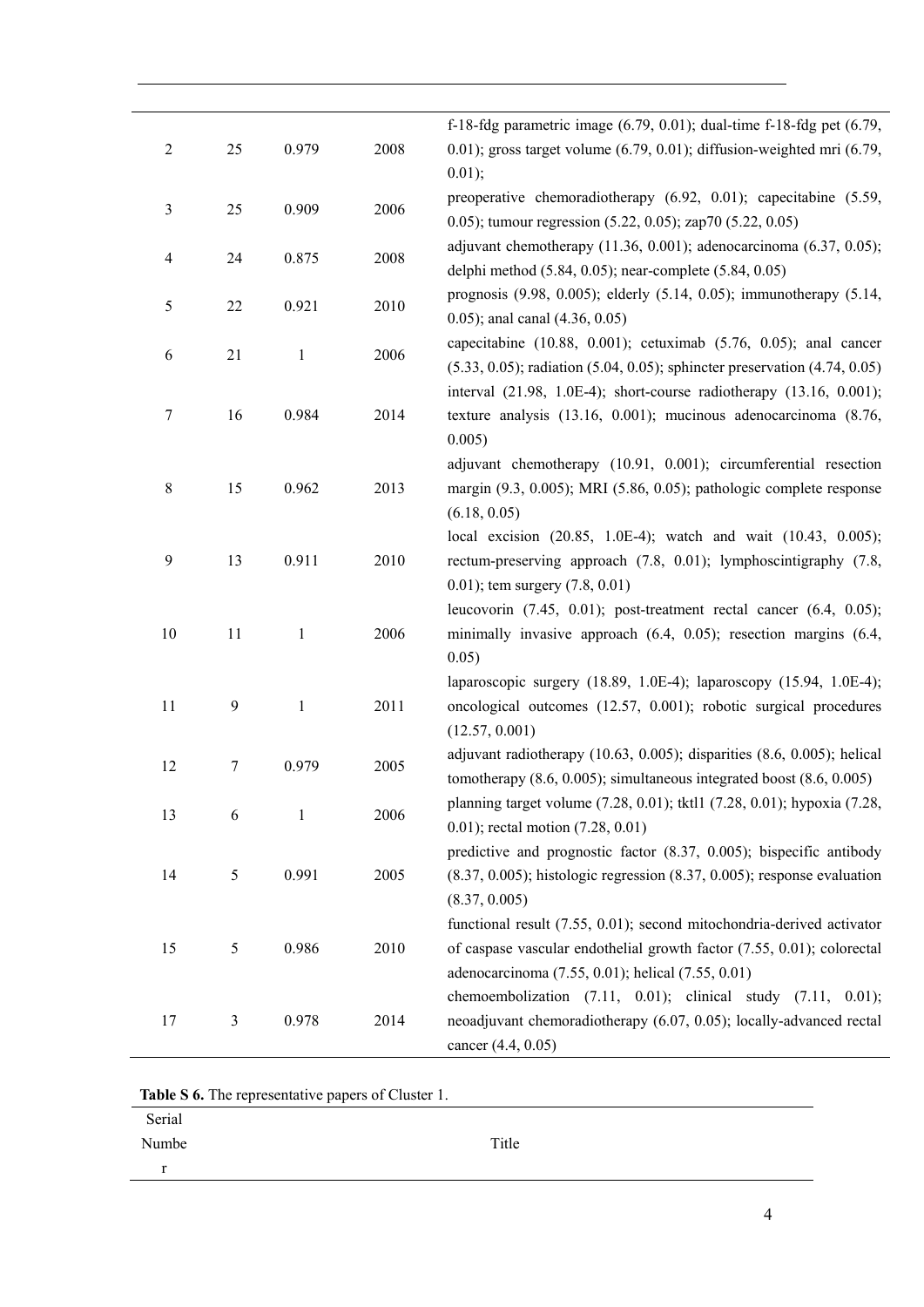|                | Wait-and-see policy for clinical complete responders after chemoradiation for rectal cancer |
|----------------|---------------------------------------------------------------------------------------------|
| $\overline{c}$ | Local recurrence after complete clinical response and watch and wait in rectal cancer after |
|                | neoadjuvant chemoradiation: impact of salvage therapy on local disease control              |
|                | High-dose chemoradiotherapy and watchful waiting for distal rectal cancer: a prospective    |
| 3              | observational study                                                                         |
|                | Watch and wait approach following extended neoadjuvant chemoradiation for distal rectal     |
| 4              | cancer: are we getting closer to anal cancer management?                                    |
|                | Clinical outcome of the ACCORD 12/0405 PRODIGE 2 randomized trial in rectal cancer          |

|  | Table S 7. The representative papers of Cluster 7. |  |  |
|--|----------------------------------------------------|--|--|
|  |                                                    |  |  |

| Serial |                                                                                                |
|--------|------------------------------------------------------------------------------------------------|
| Numbe  | Title                                                                                          |
| r      |                                                                                                |
|        | Optimal fractionation of preoperative radiotherapy and timing to surgery for rectal cancer     |
|        | (Stockholm III): a multicentre, randomised, non-blinded, phase 3, non-inferiority trial        |
|        | Effect of Interval (7 or 11 weeks) Between Neoadjuvant Radiochemotherapy and Surgery on        |
| 2      | Complete Pathologic Response in Rectal Cancer: A Multicenter, Randomized, Controlled Trial     |
|        | $(GRECCAR-6)$                                                                                  |
| 3      | Optimal time interval between neoadjuvant chemoradiotherapy and surgery for rectal cancer      |
| 4      | Short-course radiotherapy followed by neo-adjuvant chemotherapy in locally advanced rectal     |
|        | cancer--the RAPIDO trial                                                                       |
| 5      | Optimal timing of surgery after chemoradiation for advanced rectal cancer: preliminary results |
|        | of a multicenter, nonrandomized phase II prospective trial                                     |

| Serial |                                                                                               |
|--------|-----------------------------------------------------------------------------------------------|
| Numbe  | Title                                                                                         |
| r      |                                                                                               |
| 1      | Fluorouracil-based adjuvant chemotherapy after preoperative chemoradiotherapy in rectal       |
|        | cancer: long-term results of the EORTC 22921 randomised study                                 |
|        | Tumour ADC measurements in rectal cancer: effect of ROI methods on ADC values and             |
|        | interobserver variability                                                                     |
|        | Preoperative high-resolution magnetic resonance imaging can identify good prognosis stage I,  |
| 3      | II, and III rectal cancer best managed by surgery alone: a prospective, multicenter, European |
|        | study                                                                                         |
|        | Adjuvant chemotherapy after preoperative (chemo)radiotherapy and surgery for patients with    |
| 4      | rectal cancer: a systematic review and meta-analysis of individual patient data               |
|        | Diffusion-weighted MRI for selection of complete responders after chemoradiation for locally  |
| 5      | advanced rectal cancer: a multicenter study                                                   |

**Table S 9.** The representative papers of Cluster 17.

| <b>EXAMPLE 22</b> STREAM AND THE PURPLE OF CHANGE 17. |       |
|-------------------------------------------------------|-------|
| Serial                                                |       |
| Numbe                                                 | Title |
|                                                       |       |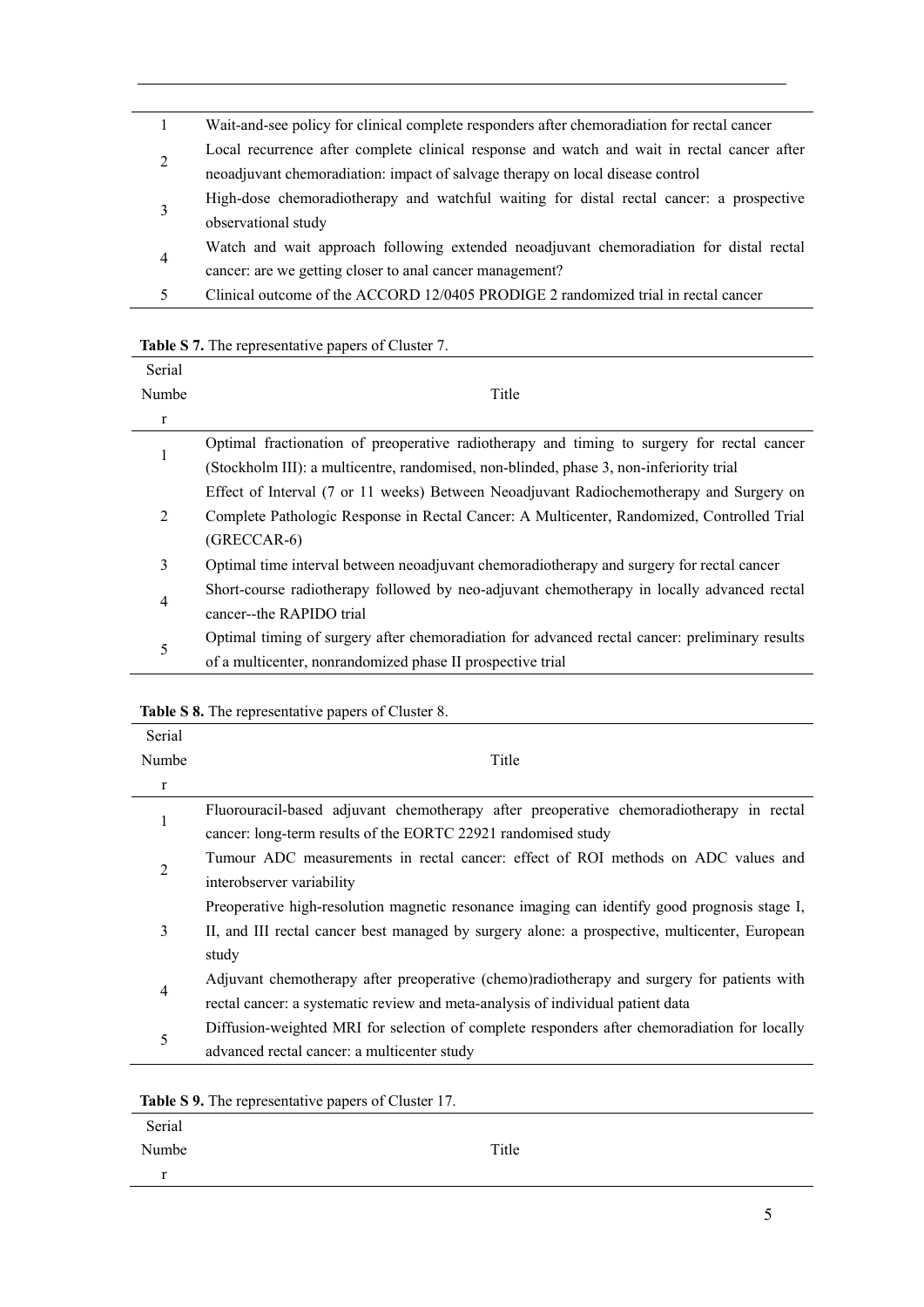|              | Oxaliplatin added to fluorouracil-based preoperative chemoradiotherapy and postoperative   |
|--------------|--------------------------------------------------------------------------------------------|
|              | chemotherapy of locally advanced rectal cancer (the German CAO/ARO/AIO-04 study): final    |
|              | results of the multicentre, open-label, randomised, phase 3 trial                          |
| 2            | Capecitabine and oxaliplatin in the preoperative multimodality treatment of rectal cancer: |
|              | surgical end points from National Surgical Adjuvant Breast and Bowel Project trial R-04    |
| $\mathbf{R}$ | Effect of adding mFOLFOX6 after neoadjuvant chemoradiation in locally advanced rectal      |
|              | cancer: a multicentre, phase 2 trial                                                       |

| Table S 10. Top103 References with the Strongest Citation Bursts. |  |
|-------------------------------------------------------------------|--|

|      | <b>Table 5 To.</b> TopTo3 References with the Subfigest Chatton Dursis. |                |          |       |                |                     |
|------|-------------------------------------------------------------------------|----------------|----------|-------|----------------|---------------------|
| Rank | References                                                              | Yea<br>r       | Strength | Begin | End            | $2010 - 2020$       |
|      | Birgisson H, 2005, J CLIN ONCOL, V23, P8697,                            | 200            |          |       | 201            |                     |
| 1    | <b>DOI</b>                                                              | 5              | 9.7303   | 2010  | 1              |                     |
|      | Vecchio FM, 2005, INT J RADIAT ONCOL,                                   | 200            |          |       | 201            |                     |
| 2    | V62, P752, DOI                                                          | 5              | 16.0515  | 2010  | $\overline{3}$ |                     |
|      |                                                                         | 200            |          |       | 201            |                     |
| 3    | Brown G, 2006, BRIT MED J, V333, P779, DOI                              | 6              | 15.4385  | 2010  | $\overline{4}$ |                     |
|      | Nagtegaal ID, 2008, J CLIN ONCOL, V26, P303,                            | 200            |          |       | 201            |                     |
| 4    | <b>DOI</b>                                                              | 8              | 9.0443   | 2010  | $\overline{4}$ |                     |
|      | Hurwitz H, 2004, NEW ENGL J MED, V350,                                  | 200            |          |       | 201            |                     |
| 5    | <b>P2335, DOI</b>                                                       | $\overline{4}$ | 6.8796   | 2010  | $\overline{2}$ |                     |
|      | Peeters KCMJ, 2005, J CLIN ONCOL, V23,                                  | 200            |          |       | 201            |                     |
| 6    | P6199, DOI                                                              | 5              | 21.0731  | 2010  | $\overline{2}$ |                     |
|      | Habr-Gama A, 2004, ANN SURG, V240, P711,                                | 200            |          |       | 201            |                     |
| 7    | DOI                                                                     | $\overline{4}$ | 23.3402  | 2010  | $\overline{2}$ |                     |
|      |                                                                         | 200            |          |       | 201            |                     |
| 8    | Bujko K, 2006, BRIT J SURG, V93, P1215, DOI                             | 6              | 29.0577  | 2010  | $\overline{4}$ |                     |
|      | Gunderson LL, 2004, J CLIN ONCOL, V22,                                  | 200            |          |       | 201            |                     |
| 9    | P1785, DOI                                                              | $\overline{4}$ | 6.4487   | 2010  | $\overline{2}$ |                     |
|      | Pahlman L, 2007, BRIT J SURG, V94, P1285,                               | 200            |          |       | 201            |                     |
| 10   | <b>DOI</b>                                                              | 7              | 8.6042   | 2010  | $\overline{2}$ |                     |
|      | Nagtegaal ID, 2005, J CLIN ONCOL, V23,                                  | 200            |          |       | 201            |                     |
| 11   | P9257, DOI                                                              | 5              | 7.3106   | 2010  | $\overline{2}$ |                     |
|      | Mohiuddin M, 2006, J CLIN ONCOL, V24,                                   | 200            |          |       | 201            |                     |
| 12   | <b>P650, DOI</b>                                                        | 6              | 15.5216  | 2010  | $\overline{2}$ |                     |
|      | Gerard JP, 2006, J CLIN ONCOL, V24, P4620,                              | 200            |          |       | 201            |                     |
| 13   | D <sub>0</sub>                                                          | 6              | 62.5156  | 2010  | 4              |                     |
|      | Sauer R, 2004, NEW ENGL J MED, V351,                                    | 200            |          |       | 201            |                     |
| 14   | P1731, DOI                                                              | 4              | 157.2532 | 2010  | $\overline{2}$ |                     |
|      | Marijnen CAM, 2005, J CLIN ONCOL, V23,                                  | 200            |          | 2010  | 201            |                     |
| 15   | P <sub>1847</sub> , DOI                                                 | 5              | 15.2448  |       | 3              |                     |
|      | Stipa F, 2006, ANN SURG ONCOL, V13, P1047,                              | 200            |          |       | 201            |                     |
| 16   | <b>DOI</b>                                                              | 6              | 10.6361  | 2010  | 1              |                     |
| 17   | Bosset JF, 2005, J CLIN ONCOL, V23, P5620,                              | 200            | 18.5576  | 2010  | 201            | <u> a shekara t</u> |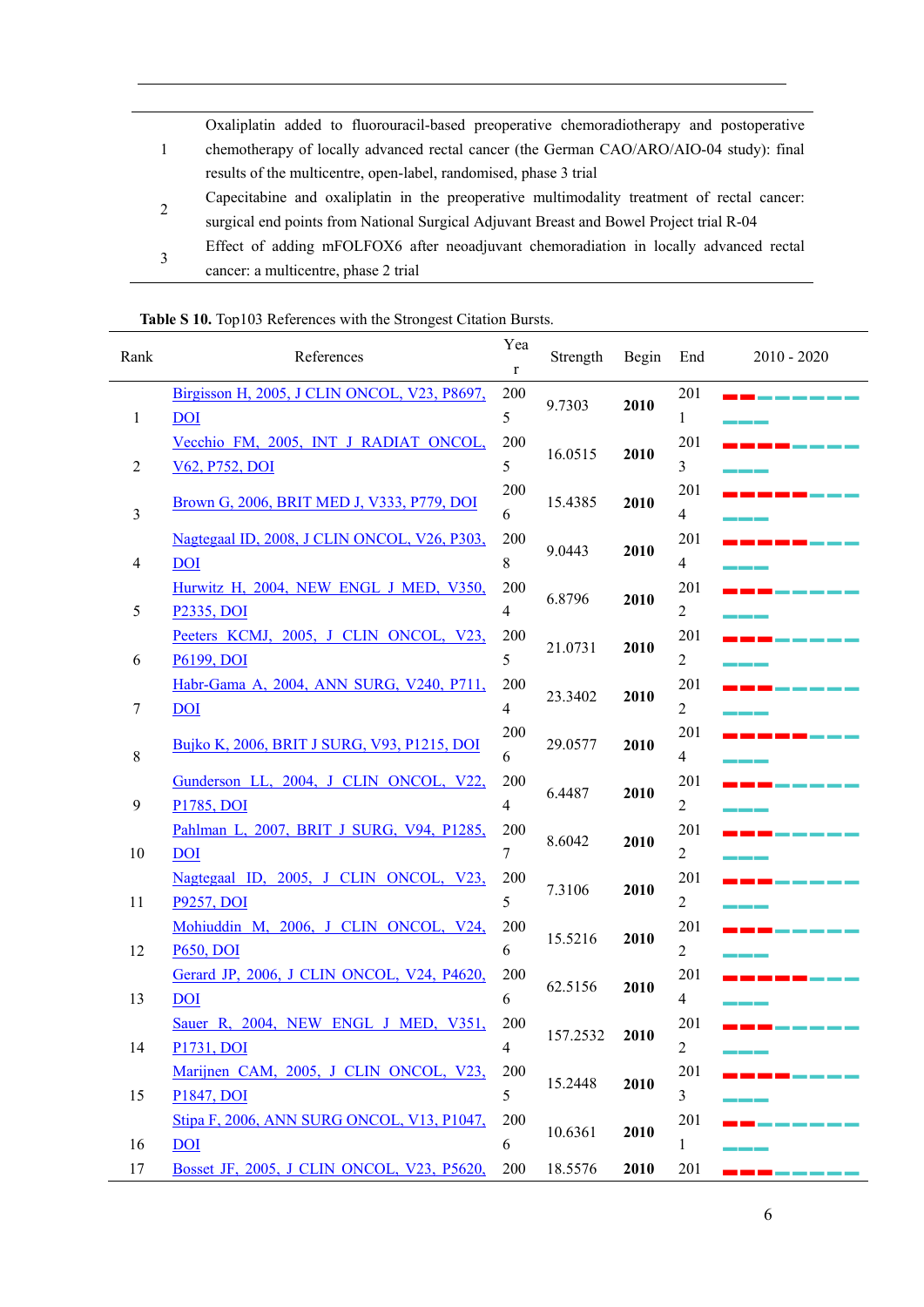|    | <u>DOI</u>                                        | 5            |         |      | $\overline{2}$ |  |
|----|---------------------------------------------------|--------------|---------|------|----------------|--|
|    | Folkesson J, 2005, J CLIN ONCOL, V23, P5644,      | 200          |         |      | 201            |  |
| 18 | <b>DOI</b>                                        | 5            | 18.8787 | 2010 | 3              |  |
|    | Bujko K, 2004, RADIOTHER ONCOL, V72,              | 200          |         |      | 201            |  |
| 19 | <b>P15, DOI</b>                                   | 4            | 13.0624 | 2010 | 1              |  |
|    | Bosset JF, 2006, NEW ENGL J MED, V355,            | 200          |         |      | 201            |  |
| 20 | <b>P1114, DOI</b>                                 | 6            | 88.9866 | 2010 | 4              |  |
|    |                                                   | 200          |         |      |                |  |
|    | Rodel C, 2007, J CLIN ONCOL, V25, P110, DOI       |              | 13.3567 | 2010 | 201            |  |
| 21 |                                                   | 7            |         |      | 2              |  |
|    | Rodel C, 2005, J CLIN ONCOL, V23, P8688,          | 200          | 40.5083 | 2010 | 201            |  |
| 22 | <u>DOI</u>                                        | 5            |         |      | $\overline{2}$ |  |
|    | Garcia-Aguilar J, 2003, DIS COLON RECTUM,         | 200          | 13.548  | 2010 | 201            |  |
| 23 | V46, P298, DOI                                    | 3            |         |      | 1              |  |
|    | Peeters KCMJ, 2007, ANN SURG, V246, P693,         | 200          | 29.1225 | 2010 | 201            |  |
| 24 | <b>DOI</b>                                        | 7            |         |      | 5              |  |
|    | <u>Guillem JG, 2008, J CLIN ONCOL, V26, P368,</u> | 200          |         |      | 201            |  |
| 25 | <b>DOI</b>                                        | 8            | 12.5768 | 2010 | 1              |  |
|    | Collette L, 2007, J CLIN ONCOL, V25, P4379,       | 200          |         |      | 201            |  |
| 26 | <b>DOI</b>                                        | 7            | 14.1328 | 2010 | 5              |  |
|    | Capirci C, 2008, INT J RADIAT ONCOL, V72,         | 200          |         |      | 201            |  |
| 27 | <b>P99, DOI</b>                                   | 8            | 8.936   | 2011 | 2              |  |
|    | Das P, 2007, CANCER-AM CANCER SOC,                | 200          |         |      | 201            |  |
|    |                                                   | 7            | 9.2045  | 2011 |                |  |
| 28 | V109, P1750, DOI                                  |              |         |      | $\overline{2}$ |  |
|    | Borschitz T, 2008, ANN SURG ONCOL, V15,           | 200          | 11.1089 | 2011 | 201            |  |
| 29 | <b>P712, DOI</b>                                  | 8            |         |      | 6              |  |
|    | Valentini V, 2009, RADIOTHER ONCOL, V92,          | 200          | 14.4947 | 2011 | 201            |  |
| 30 | <b>P148, DOI</b>                                  | 9            |         |      | $\overline{4}$ |  |
|    | Barbaro B, 2009, RADIOLOGY, V250, P730,           | 200          | 8.413   | 2011 | 201            |  |
| 31 | $\underline{DOL}$                                 | 9            |         |      | Z              |  |
|    | Bipat S, 2004, RADIOLOGY, V232, P773, DOI         | 200          | 12.6336 | 2011 | 201            |  |
| 32 |                                                   | 4            |         |      | $\overline{2}$ |  |
|    | Willett CG, 2009, J CLIN ONCOL, V27, P3020,       | 200          |         |      | 201            |  |
| 33 | <b>DOI</b>                                        | 9            | 9.4673  | 2011 | $\overline{2}$ |  |
|    | Habr-Gama A, 2006, J GASTROINTEST SURG,           | 200          |         |      | 201            |  |
| 34 | V10, P1319, DOI                                   | 6            | 6.9395  | 2011 | 3              |  |
|    | Tulchinsky H, 2008, ANN SURG ONCOL, V15,          | 200          |         |      | 201            |  |
| 35 | <b>P2661, DOI</b>                                 | $\,8\,$      | 9.5191  | 2011 | 4              |  |
|    |                                                   | 200          |         |      | 201            |  |
|    | Chan I, 2006, J CLIN ONCOL, V24, P668, DOI        |              | 9.9451  | 2012 |                |  |
| 36 |                                                   | 6            |         |      | $\overline{4}$ |  |
|    | Elferink MAG, 2010, EUR J CANCER, V46,            | 201          | 4.276   | 2012 | 201            |  |
| 37 | P1421, DOI                                        | $\mathbf{0}$ |         |      | 3              |  |
|    | Radu C, 2008, RADIOTHER ONCOL, V87,               | 200          | 4.276   | 2012 | 201            |  |
| 38 | <b>P343, DOI</b>                                  | 8            |         |      | 3              |  |
| 39 | Birgisson H, 2007, ACTA ONCOL, V46, P504,         | 200          | 3.7671  | 2012 | 201            |  |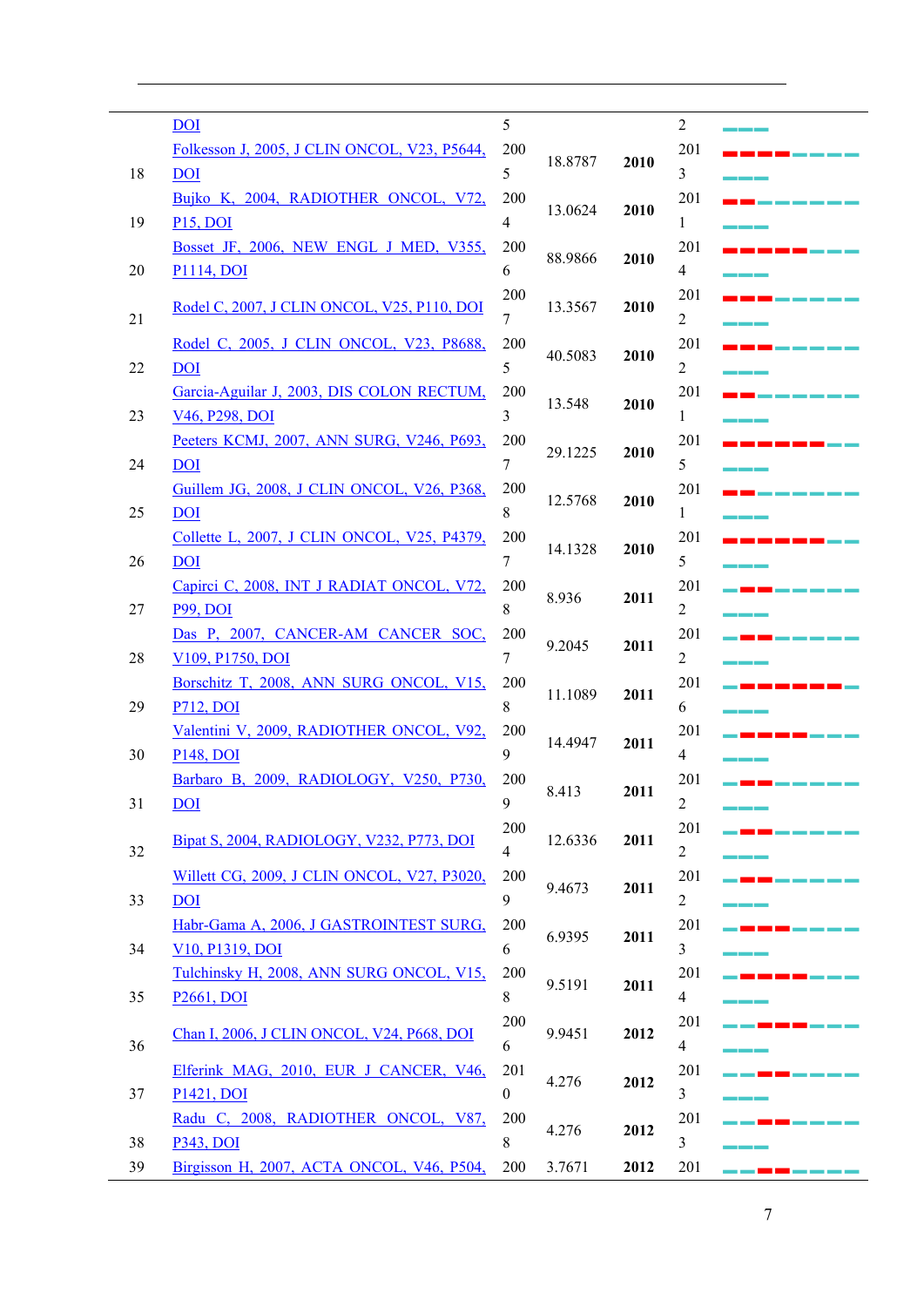|    | <b>DOI</b>                                           | $\overline{7}$   |         |      | $\mathfrak{Z}$   |  |
|----|------------------------------------------------------|------------------|---------|------|------------------|--|
|    | Fernandez-Martos C, 2010, J CLIN ONCOL,              | 201              |         | 2012 | 201              |  |
| 40 | V <sub>28</sub> , P <sub>859</sub> , DOI             | $\overline{0}$   | 10.5655 |      | 5                |  |
|    | Roels S, 2006, INT J RADIAT ONCOL, V65,              | 200              |         |      | 201              |  |
| 41 | P1129, DOI                                           | 6                | 4.276   | 2012 | 3                |  |
|    | Chua YJ, 2010, LANCET ONCOL, V11, P241,              | 201              |         |      | 201              |  |
| 42 | <b>DOI</b>                                           | $\boldsymbol{0}$ | 12.4182 | 2012 | 4                |  |
|    | Hofheinz RD, 2012, LANCET ONCOL, V13, P0,            | 201              |         |      | 201              |  |
| 43 | <b>DOI</b>                                           | 2                | 11.2815 | 2013 | 8                |  |
|    | Glynne-Jones R, 2012, BRIT J SURG, V99,              | 201              |         |      | 201              |  |
| 44 | <b>P897, DOI</b>                                     | $\overline{c}$   | 5.1099  | 2013 | 4                |  |
|    |                                                      | 200              |         |      | 201              |  |
| 45 | Kim SH, 2009, RADIOLOGY, V253, P116, DOI             | 9                | 7.431   | 2013 | $\overline{4}$   |  |
|    | Edge SB, 2010, AJCC CANC STAGING MA,                 | 201              |         |      | 201              |  |
| 46 | V0, P0                                               | $\theta$         | 11.4143 | 2013 | 5                |  |
|    | Kalady MF, 2009, ANN SURG, V250, P582,               | 200              |         |      | 201              |  |
| 47 | <b>DOI</b>                                           | 9                | 16.0927 | 2014 | $\tau$           |  |
|    | Sebag-Montefiore D, 2009, LANCET, V373,              | 200              |         |      | 201              |  |
| 48 | <b>P811, DOI</b>                                     | 9                | 9.8824  | 2014 | 5                |  |
|    | Siegel R, 2012, CA-CANCER J CLIN, V62, P10,          | 201              |         |      | 201              |  |
| 49 | <b>DOI</b>                                           | $\overline{c}$   | 12.6098 | 2014 | 5                |  |
|    | Lezoche E, 2012, BRIT J SURG, V99, P1211,            | 201              |         |      | 201              |  |
| 50 | <b>DOI</b>                                           | $\overline{c}$   | 14.2521 | 2014 | $\tau$           |  |
|    |                                                      | 200              |         |      | 201              |  |
| 51 | Quirke P, 2009, LANCET, V373, P821, DOI              | 9                | 4.9239  | 2014 | 5                |  |
|    | Roh MS, 2009, J CLIN ONCOL, V27, P5124,              | 200              |         |      | 201              |  |
| 52 | <b>DOI</b>                                           | 9                | 12.5993 | 2014 | 7                |  |
|    | Petersen SH, 2012, COCHRANE DB SYST                  | 201              |         |      | 201              |  |
| 53 | <b>REV, VO, PO, DOI</b>                              |                  | 11.1502 | 2014 | 5                |  |
|    | Taylor FGM, 2011, ANN SURG, V253, P711,              | 201              |         |      | 202              |  |
| 54 | <b>DOI</b>                                           | 1                | 5.1457  | 2014 | $\boldsymbol{0}$ |  |
|    | Gerard JP, 2010, J CLIN ONCOL, V28, P1638,           | 201              |         |      | 201              |  |
| 55 | <b>DOI</b>                                           | $\boldsymbol{0}$ | 2.7251  | 2014 | 5                |  |
|    | Siegel R, 2013, CA-CANCER J CLIN, V63, P11,          | 201              |         |      | 201              |  |
| 56 | <b>DOI</b>                                           | 3                | 11.6366 | 2014 | 5                |  |
|    | Garcia-Aguilar J, 2012, ANN SURG ONCOL,              | 201              |         |      | 201              |  |
| 57 | V <sub>19</sub> , P <sub>384</sub> , D <sub>OI</sub> | 2                | 14.8617 | 2014 | 7                |  |
|    | Gerard JP, 2012, J CLIN ONCOL, V30, P4558,           | 201              |         |      | 202              |  |
| 58 | <b>DOI</b>                                           | $\overline{c}$   | 15.6409 | 2015 | $\boldsymbol{0}$ |  |
|    | <u>Maas M, 2010, LANCET ONCOL, V11, P835,</u>        | 201              |         |      | 201              |  |
| 59 | <b>DOI</b>                                           | $\overline{0}$   | 29.3195 | 2015 | 8                |  |
|    |                                                      | 201              |         |      | 201              |  |
| 60 | <u>Smith JD, 2012, ANN SURG, V256, P965, DOI</u>     | $\overline{2}$   | 18.4501 | 2015 | $\tau$           |  |
| 61 | van Gijn W, 2011, LANCET ONCOL, V12,                 | 201              | 17.3771 | 2015 | 201              |  |
|    |                                                      |                  |         |      |                  |  |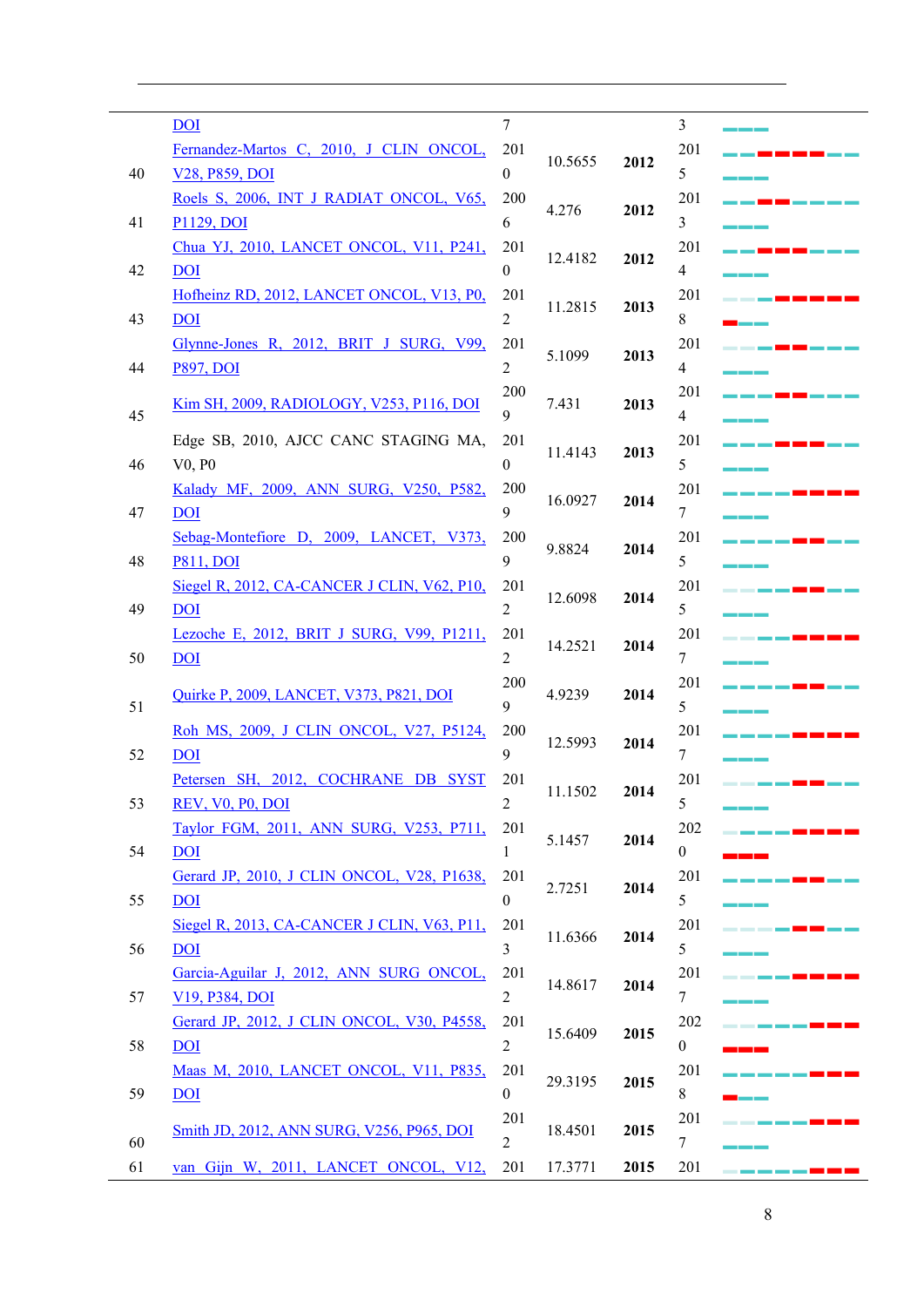|    | <b>P575, DOI</b>                                      | 1              |         |      | 7                |  |
|----|-------------------------------------------------------|----------------|---------|------|------------------|--|
|    | Braendengen M, 2008, J CLIN ONCOL, V26,               | 200            |         |      | 201              |  |
| 62 | <b>P3687, DOI</b>                                     | 8              | 4.8069  | 2015 | 6                |  |
|    | Bosset JF, 2014, LANCET ONCOL, V15, P184,             | 201            |         |      | 202              |  |
| 63 | <b>DOI</b>                                            | 4              | 16.0421 | 2015 | $\boldsymbol{0}$ |  |
|    | Habr-Gama A, 2014, INT J RADIAT ONCOL,                | 201            |         | 2015 | 201              |  |
| 64 | V88, P822, DOI                                        | 4              | 11.3649 |      | 8                |  |
|    | Aschele C, 2011, J CLIN ONCOL, V29, P2773,            | 201            |         | 2015 | 201              |  |
| 65 | <u>DOI</u>                                            | 1              | 10.9674 |      | 7                |  |
|    | Rodel C, 2012, LANCET ONCOL, V13, P679,               | 201            |         |      | 201              |  |
| 66 | <b>DOI</b>                                            | 2              | 9.4655  | 2015 | 6                |  |
|    | Dewdney A, 2012, J CLIN ONCOL, V30, P1620,            | 201            | 15.1142 |      | 201              |  |
| 67 | <b>DOI</b>                                            | $\overline{2}$ |         | 2015 | 7                |  |
|    | Pettersson D, 2010, BRIT J SURG, V97, P580,           | 201            | 11.6998 |      | 201              |  |
| 68 | <b>DOI</b>                                            | $\theta$       |         | 2015 | 6                |  |
|    | Martin ST, 2012, BRIT J SURG, V99, P918, DOI          | 201            | 11.9051 | 2015 | 202              |  |
| 69 |                                                       | 2              |         |      | $\boldsymbol{0}$ |  |
|    | Maas M, 2011, J CLIN ONCOL, V29, P4633,               | 201            | 14.0656 | 2015 | 202              |  |
| 70 | <u>DOI</u>                                            | 1              |         |      | $\mathbf{0}$     |  |
|    | Habr-Gama A, 2010, DIS COLON RECTUM,                  | 201            |         |      | 201              |  |
| 71 | V53, P1692, DOI                                       | $\theta$       | 9.5647  | 2016 | 7                |  |
|    | Ngan SY, 2012, J CLIN ONCOL, V30, P3827,              | 201            | 6.6871  |      | 201              |  |
| 72 | <b>DOI</b>                                            | $\overline{2}$ |         | 2016 | 7                |  |
|    | Fokas E, 2014, J CLIN ONCOL, V32, P1554,              | 201            |         |      | 202              |  |
| 73 | <b>DOI</b>                                            | 4              | 10.6203 | 2016 | $\overline{0}$   |  |
|    | Habr-Gama A, 2013, DIS COLON RECTUM,                  | 201            |         | 2016 | 202              |  |
| 74 | V56, P1109, DOI                                       | 3              | 16.7323 |      | 0                |  |
|    | Glimelius B, 2013, ANN ONCOL, V24, P81,               | 201            | 17.1507 |      | 201              |  |
| 75 | DOI                                                   |                |         | 2016 | 8                |  |
|    | Curvo-Semedo L, 2011, RADIOLOGY, V260,                | 201            |         |      | 201              |  |
| 76 | P734, DOI                                             | 1              | 16.1945 | 2016 | 8                |  |
|    | Hong YS, 2014, LANCET ONCOL, V15, P1245,              | 201            |         |      | 202              |  |
| 77 | <b>DOI</b>                                            | $\overline{4}$ | 11.5852 | 2016 | $\boldsymbol{0}$ |  |
|    | Rodel C, 2015, LANCET ONCOL, V16, P979,               | 201            |         |      | 202              |  |
| 78 | $\overline{DOI}$                                      | 5              | 30.3378 | 2016 | $\boldsymbol{0}$ |  |
|    | Sloothaak DAM, 2013, BRIT J SURG, V100,               | 201            |         |      | 201              |  |
| 79 | P933, DOI                                             | 3              | 15.0585 | 2016 | 8                |  |
|    | OConnell MJ, 2014, J CLIN ONCOL, V32,                 | 201            |         |      | 202              |  |
| 80 | P1927, DOI                                            | $\overline{4}$ | 13.9201 | 2016 | $\boldsymbol{0}$ |  |
|    | Garcia-Aguilar J, 2015, LANCET ONCOL, V16,            | 201            |         |      | 202              |  |
| 81 | P957, DOI                                             | 5              | 17.3366 | 2016 | $\boldsymbol{0}$ |  |
|    | Lambregts DMJ, 2011, ANN SURG ONCOL,                  | 201            |         |      | 201              |  |
| 82 | V <sub>18</sub> , P <sub>2224</sub> , D <sub>OI</sub> | 1              | 11.0557 | 2016 | 7                |  |
| 83 | Patel UB, 2011, J CLIN ONCOL, V29, P3753,             | 201            | 11.4741 | 2016 | 202              |  |

 $\overline{\phantom{0}}$